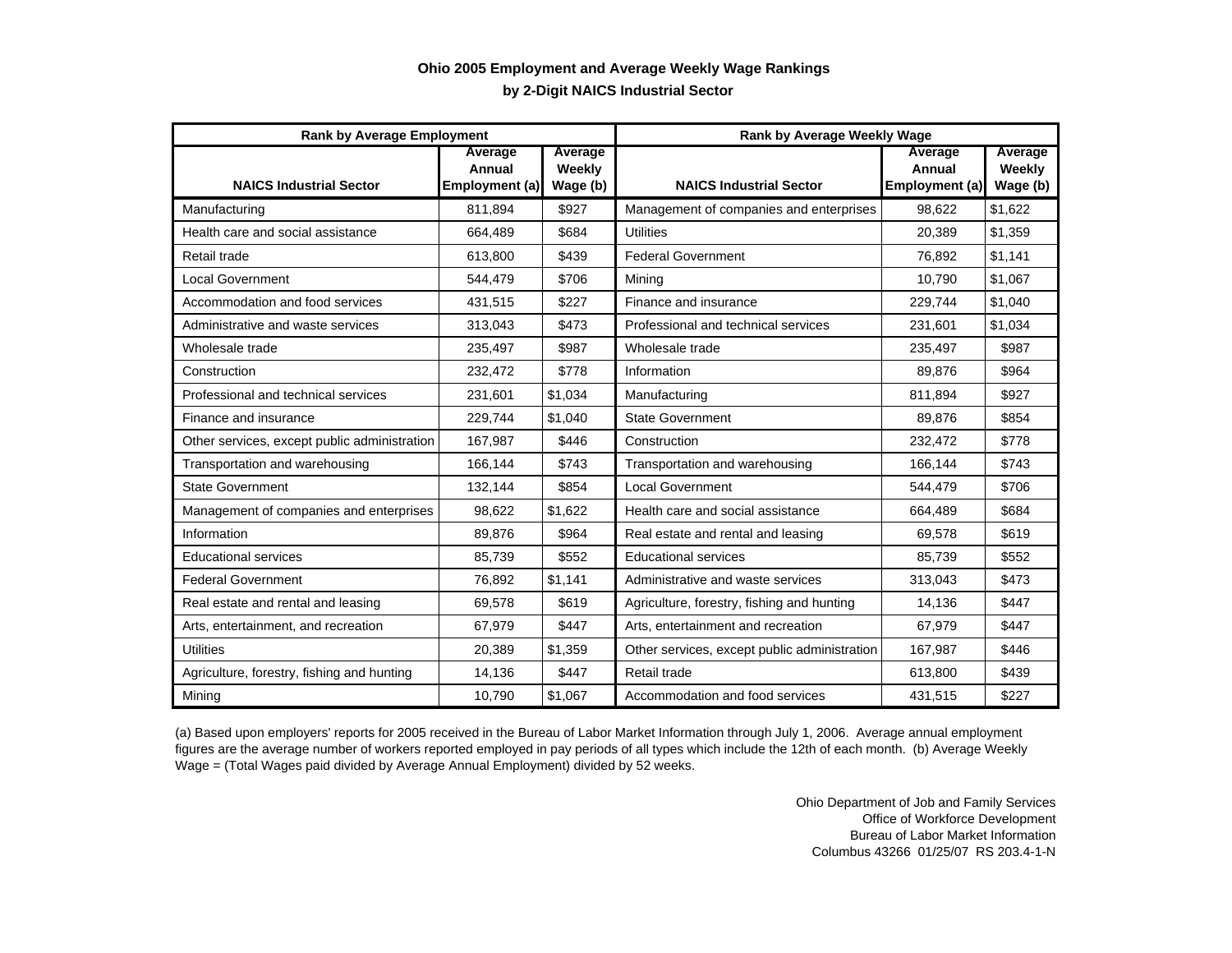## **Ohio's High Employment Industries: Top 45 Industries Ranked by Employment (3-Digit NAICS Codes)**

| <b>NAICS</b> |                                              | <b>Average Annual</b> | <b>Average Weekly</b> |
|--------------|----------------------------------------------|-----------------------|-----------------------|
| Code         | <b>Industry Title</b>                        | Employment (a)        | Wage (b)              |
| 722          | Food services and drinking places            | 397.920               | \$220                 |
| 561          | Administrative and support services          | 298.644               | \$454                 |
| 541          | Professional and technical services          | 231,601               | \$1,034               |
| 622          | <b>Hospitals</b>                             | 218,632               | \$773                 |
| 621          | Ambulatory health care services              | 216,033               | \$878                 |
| 623          | Nursing and residential care facilities      | 159,700               | \$441                 |
| 238          | Specialty trade contractors                  | 152,050               | \$732                 |
| 336          | Transportation equipment manufacturing       | 150,895               | \$1,119               |
| 423          | Merchant wholesalers, durable goods          | 130,842               | \$968                 |
| 452          | General merchandise stores                   | 123,934               | \$342                 |
| 332          | Fabricated metal product manufacturing       | 116,428               | \$855                 |
| 522          | Credit intermediation and related activities | 115,608               | \$907                 |
| 445          | Food and beverage stores                     | 110,631               | \$345                 |
| 551          | Management of companies and enterprises      | 98,622                | \$1,622               |
| 524          | Insurance carriers and related activities    | 96,213                | \$1,056               |
| 611          | <b>Educational services</b>                  | 85,739                | \$552                 |
| 333          | Machinery manufacturing                      | 84,289                | \$942                 |
| 441          | Motor vehicle and parts dealers              | 78,001                | \$673                 |
| 424          | Merchant wholesalers, nondurable goods       | 77,095                | \$967                 |
| 326          | Plastics and rubber products manufacturing   | 71,468                | \$761                 |
| 624          | Social assistance                            | 70,125                | \$369                 |
| 484          | <b>Truck transportation</b>                  | 67,335                | \$776                 |
| 812          | Personal and laundry services                | 60,369                | \$376                 |
| 236          | Construction of buildings                    | 56,286                | \$818                 |
| 311          | Food manufacturing                           | 53,951                | \$791                 |
| 331          | Primary metal manufacturing                  | 52,890                | \$1,115               |
| 813          | Membership associations and organizations    | 52,850                | \$404                 |
| 444          | Building material and garden supply stores   | 50,117                | \$517                 |
| 448          | Clothing and clothing accessories stores     | 49,990                | \$377                 |
| 713          | Amusements, gambling, and recreation         | 48,644                | \$278                 |
| 811          | Repair and maintenance                       | 47,001                | \$585                 |
| 325          | Chemical manufacturing                       | 46.942                | \$1.150               |
| 531          | Real estate                                  | 45,334                | \$643                 |
| 446          | Health and personal care stores              | 38,507                | \$562                 |
| 453          | Miscellaneous store retailers                | 37,822                | \$382                 |
| 447          | Gasoline stations                            | 35,413                | \$315                 |
| 721          | Accommodation                                | 33,596                | \$321                 |
| 323          | Printing and related support activities      | 32,632                | \$780                 |
| 335          | Electrical equipment and appliance mfg.      | 32,577                | \$931                 |
| 327          | Nonmetallic mineral product manufacturing    | 32,253                | \$901                 |
| 511          | Publishing industries, except Internet       | 31,707                | \$955                 |
| 493          | Warehousing and storage                      | 29,902                | \$705                 |
| 517          | Telecommunications                           | 29,523                | \$1,066               |
| 492          | Couriers and messengers                      | 28,253                | \$715                 |
| 425          | Electronic markets and agents and brokers    | 27,560                | \$1,138               |
|              |                                              |                       |                       |

(a) Based upon employers' reports for 2005 received in the Bureau of Labor Market Information through July 1, 2006. Average annual employment figures are the average number of workers reported employed in pay periods of all types which include the 12th of each month. (b) Average Weekly Wage = (Total Wages paid divided by Average Annual Employment) divided by 52 weeks.

> Ohio Department of Job and Family Services Office of Workforce Development Bureau of Labor Market Information Columbus 43266 01/25/07 RS 203.4-2-N